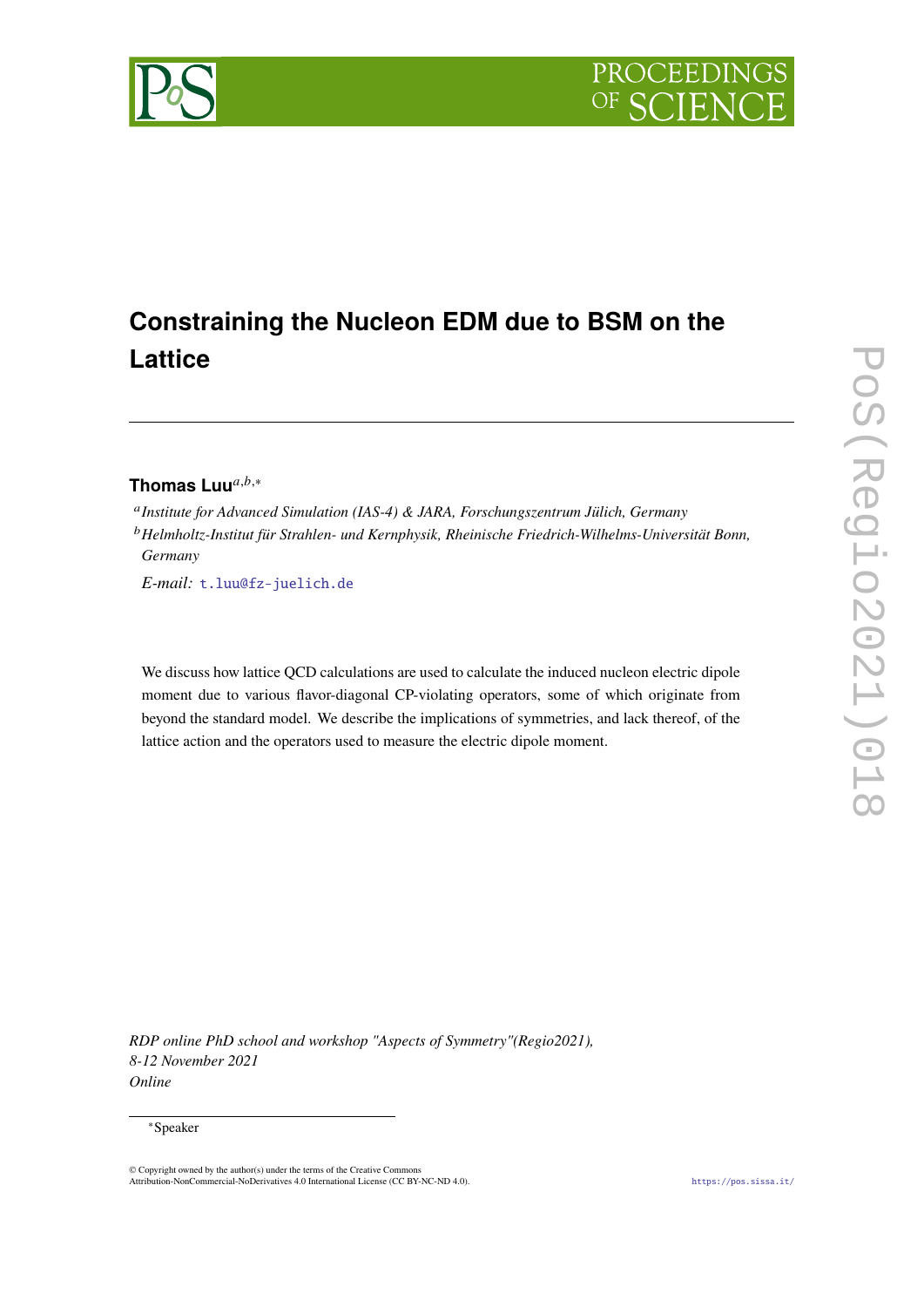# **1. Introduction**

The Standard Model of Particle Physics (SM) has been widely successful in describing the measured particle spectrum and composition of matter ranging from quarks and gluons to multihadron systems. Such systems constitute approximately 5% of the observable matter-energy within the Universe. Yet the theory alone cannot explain the origins of the remaining 95% of matter and energy, dubbed 'Dark Matter' and 'Dark Energy', respectively. Further, the Standard Model does not provide the requisite amount of charge-conjugation and parity (CP) violation to account for the observed matter/anti-matter asymmetry. Therefore any physical description of such phenomena requires a theory that goes *beyond* the Standard Model (BSM), while at the same time encompassing the Standard Model and its predictions related to ordinary matter.

BSM theories all share certain operator traits that can be utilized in a formal study involving lattice stochastic methods of QCD. When viewed as a low-energy effective theory of some larger (still unknown) fundamental theory, the Standard Model, consisting of renormalizable operators of dimension 4 or less, is augmented with BSM operators of dimension  $> 4$ . The structures of these higher dimension operators can be determined generically assuming the larger fundamental theory respects certain symmetries (e.g. CPT and gauge invariance). Different candidate BSM theories will give different couplings for these higher-dimensional operators. When BSM theories are expressed in this manner, all the benefits inherent to effective field theories (EFTs) follow through, such as a hierarchy in operator complexity and a systematic power counting of terms. Throughout the world experiments are taking place that aim to measure higher-dimensional operators stemming from BSM theories via precision experiments.

But why do we need to involve QCD, let alone a discretized stochastic version of QCD, if we are interested in physics that is BSM? The answer comes from how we intend to observe the effects of BSM. BSM physics manifest themselves in small, minute changes in select properties of hadronic systems. Because hadrons themselves are governed by QCD (as well as other forces), a careful and precise accounting of the QCD aspect of these hadronic systems is needed if we are to disentangle BSM physics from their QCD component. And because QCD is strongly interacting in this hadronic low-energy regime, *lattice* QCD (LQCD) is required since it is the only method that is able to tackle this non-perturbative regime.

Some prime examples of where BSM physics can induce small changes in hadronic properties are in measurements of the muon anomalous magnetic moment  $(g-2)$  and the nucleon electric dipole moment (nEDM). In the former case, though the muon is not a hadron, the contribution to its magnetic moment g involves hadronic components, such as through vacuum polarization (see, e.g.,  $[1]$  and references within). Here BSM can potentially induce a value of g that differs from a pure standard model prediction. Current measurements of  $g - 2$  do suggest the possibility of BSM physics [\[2,](#page-11-1) [3\]](#page-11-2), and at this point the largest systematic uncertainty in calculations of this quantity is due to its hadronic component.

If a non-zero measurement of the nEDM were obtained with todays' experiments, this could also give a very strong argument for the presence of BSM. As the nucleon is the quintessential hadron, it is governed predominantly by QCD and thus LQCD is essential in simulating this system. The nEDM will be discussed in more detail shortly.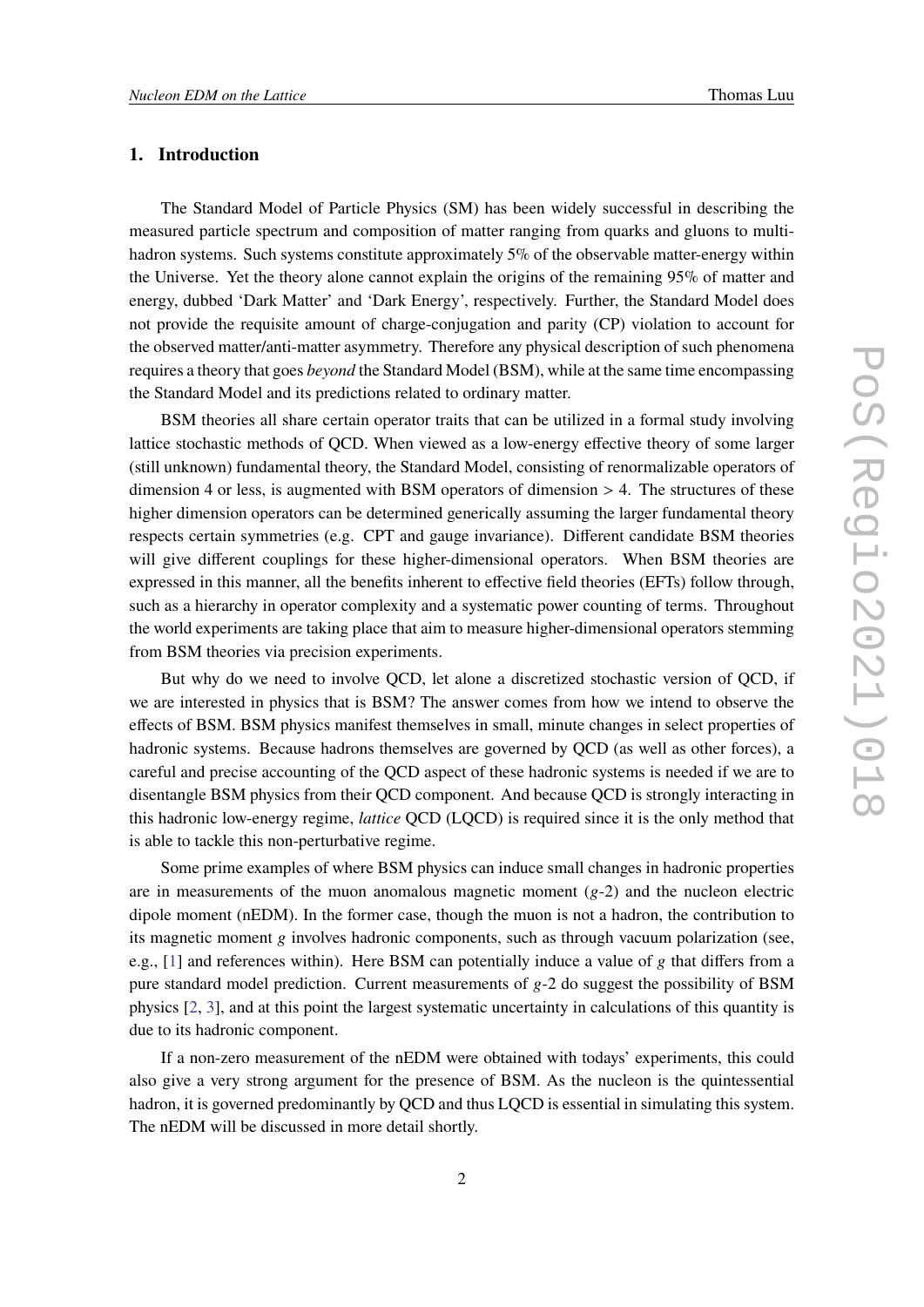<span id="page-2-1"></span>

**Figure 1:** The EDM under separate parity (P) and time-reversal (T) transformations.

There are numerous other examples of where BSM physics and LQCD intersect<sup>[1](#page-2-0)</sup>, particularly when one considers non-flavor diagonal processes. In this proceeding only flavor-diagonal CPviolating BSM processes will be considered, and in particular we will look at the quark-chromo EDM operator and the standard  $\theta$ -term of LOCD. For a more general review of these processes the reader is referred to the nice overview given in [\[6\]](#page-11-3).

This proceeding is organized as follows: in the next section we give a cursory review of the nEDM and its central role in potentially signalling BSM physics. Then in [section 3](#page-3-0) we discuss the LQCD formalism. In keeping with the spirit of the Ph.D. school and workshop, we concentrate on the symmetries of the system, violation thereof, and their implications. We then discuss the intricacies of renormalization of BSM operators and the extra complications induced by the lattice discretization in [section 4.](#page-6-0) We then show some recent LQCD calculations related to the CP-violating  $\theta$ -term and qCEDM in [section 5.](#page-8-0) We recapitulate in [section 6.](#page-10-0)

# **2. The neutron EDM**

CP violation leads to the existence of an electric dipole moment. To see how this occurs, consider [Figure 1.](#page-2-1) Assuming the nucleon has an EDM, which we label as  $d_n$ , we can compare its behavior and that of the nucleon's magnetic moment  $\mu$  under parity (P) and time-reversal (T)

<span id="page-2-0"></span> $10\nu\beta\beta$  is another BSM example where LQCD plays a central role. See, e.g. [\[4,](#page-11-4) [5\]](#page-11-5) and the proceeding from Davoudi.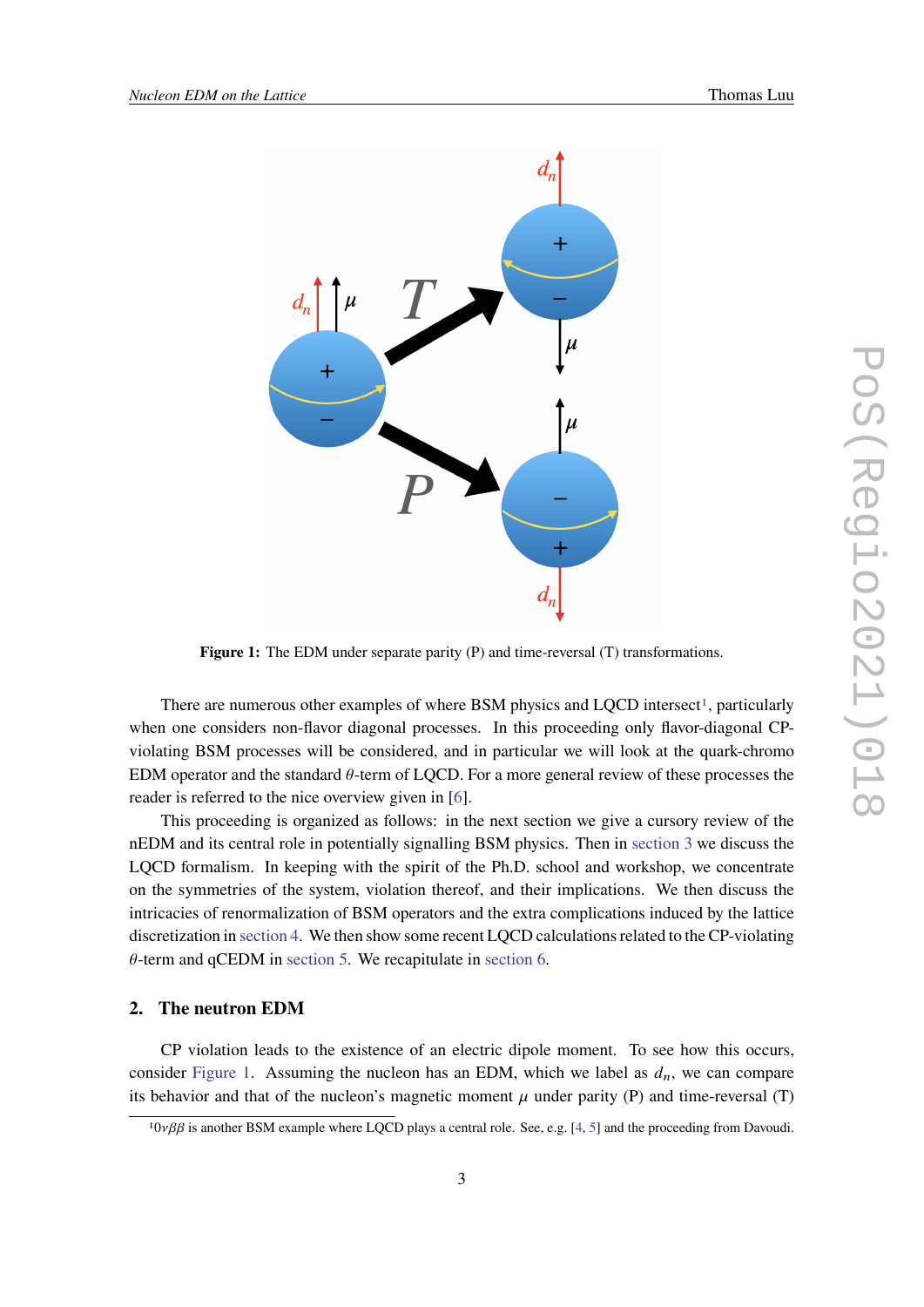transformations. A P-transformation leaves  $\mu$  unchanged, while  $d_n$  switches direction, whereas a T-transformation does the opposite. Thus the system is *not* invariant under either P- or Ttransformations, indicating that these symmetries are violated in the presence of a permanent  $d_n$ . Due to overall CPT invariance, this implies that the combined operation of CP is itself violated due to the existence of  $d_n$ .

Conversely, if there are sources of CP-violation, one can expect the existence of a permanent  $d_n$ . Within the Standard Model itself there is CP violation coming from the Cabibbo–Kobayashi–Maskawa (CKM) matrix for weak interactions. However, the amount of CP violation due to the weak interaction is insufficient to explain the observed matter/anti-matter asymmetry. The value of the induced nEDM due to this source of CP violation is predicted to be  $|d_n| \sim 1$ -6 × 10<sup>-32</sup> e-cm [\[7\]](#page-11-6), which is currently about 6 orders of magnitude below current experimental bound of  $|d_n| < 1.8 \times 10^{-26}$ e-cm [\[8\]](#page-11-7).

Because of the large separation between the predicted nEDM due to the CKM matrix and current experimental bounds, any definitive measurement of a nEDM larger than the weak prediction in the foreseeable future could originate from either the QCD  $\theta$ -term,

<span id="page-3-1"></span>
$$
-\frac{n_f g^2 \theta}{32\pi^2} F_{\mu\nu} \tilde{F}^{\mu\nu} \tag{1}
$$

or BSM sources such as, for example, the qCEDM operator,

<span id="page-3-2"></span>
$$
O_{\mathcal{C}}^{ij}(x) = \bar{\psi}_i(x)\gamma_5 \sigma_{\mu\nu} F_{\mu\nu}(x)\psi_j(x) . \tag{2}
$$

The various terms showing up in [Equation 1](#page-3-1) and [Equation 2](#page-3-2) will be defined and discussed in more detail in the following section. We only note here that both terms are CP violating, and that the qCEDM operator has scaling (or engineering) dimension of five. Typically BSM operators have dimension five or greater. [Figure 2](#page-4-0) shows diagrammatic examples of other CP-violating BSM operators.

Any nEDM measurement would provide a clean and precise indication of potential new physics. It is therefore important to predict the pattern of observed EDMs of not only nucleons, but larger nuclei as well as atomic and molecular EDMs, so as to be able to distinguish between different BSM theories and the  $\theta$ -term [\[9\]](#page-11-8). Here LQCD is an essential tool in performing the calculations relevant for these predictions.

# <span id="page-3-0"></span>**3. Lattice QCD 101**

The QCD Lagrangian is based off local SU(3) color symmetry and is given by

<span id="page-3-3"></span>
$$
\mathcal{L}_{\text{QCD}} = -\frac{1}{4} F^a_{\mu\nu} F_a^{\mu\nu} + \bar{\psi_f} \left( i \vec{p} - m_f \right) \psi_f , \qquad (3)
$$

where  $\psi_f$  is one of  $N_f$  fermion quark fields with flavor f that carries both color and spinor degrees of freedom and  $m_f$  is the quark mass of that flavor. Here repeated indices are summed and Roman letters indicate color degrees of freedom and Greek symbols for spinor degrees of freedom. The index *a* in this case runs from  $a = 1...8$ , while the index f runs from  $f = 1...N_F$ , the number of fermion flavors.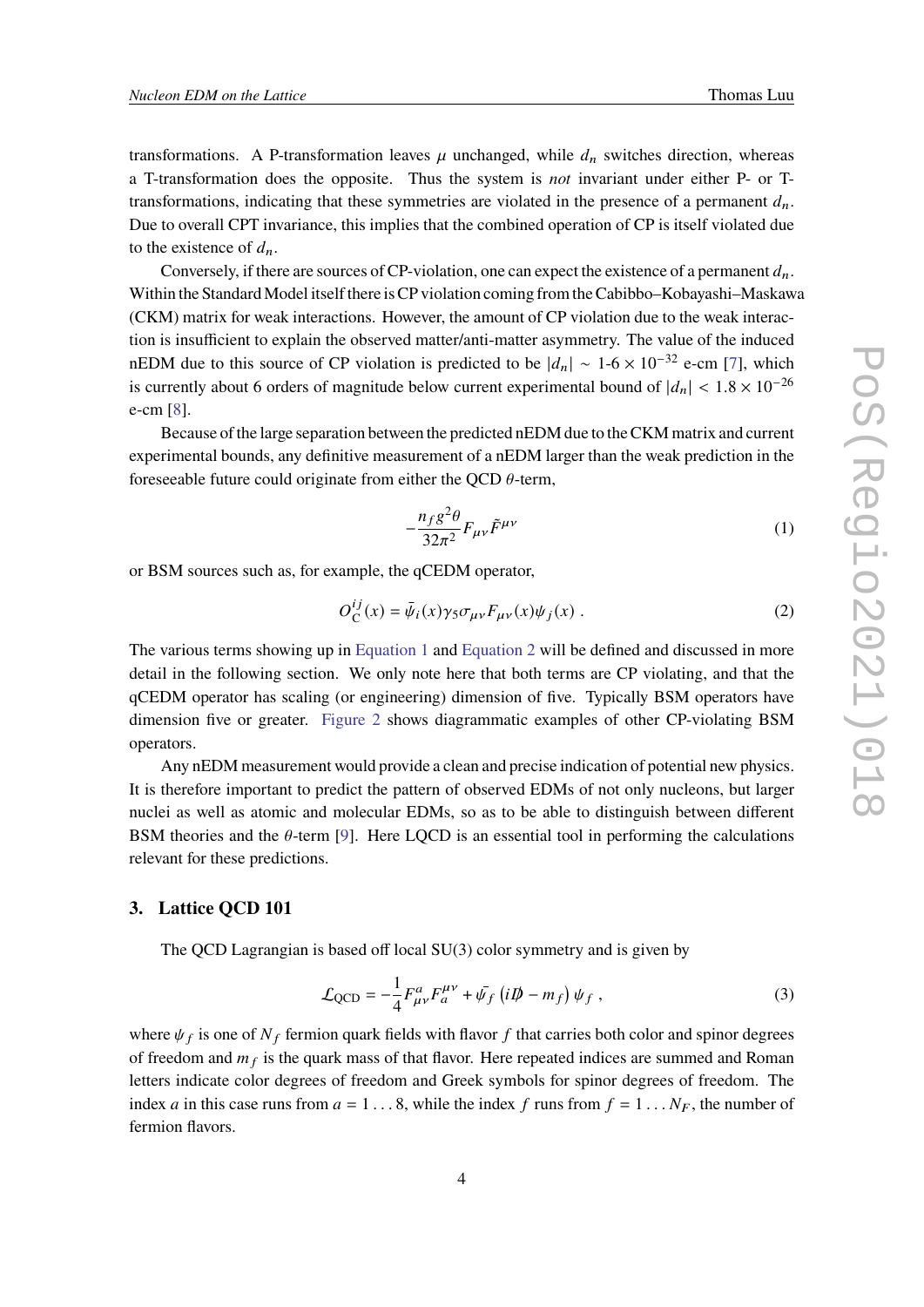

<span id="page-4-0"></span>

Dimension  $\geq$  5 operators

**Figure 2:** Diagrammatic representations of some CP-violating BSM operators.

The field tensor  $F_{\mu\nu}^a$  describing the kinematics of the gluon gauge fields is

$$
F_{\mu\nu}^a = \partial_\mu A_\nu^a - \partial_\nu A_\mu^a - g_0 f_{abc} A_\mu^b A_\nu^c \,, \tag{4}
$$

and the covariant derivative  $\vec{p} = \gamma^{\mu} D_{\mu}$ , which provides the coupling between the quarks and gluons with coupling strength  $g_0$ , is

$$
D_{\mu} = \partial_{\mu} \mathbb{1} + ig_0 T^a A_{\mu}^a \,, \tag{5}
$$

The generators  $T^a$  of SU(3) satisfy the following Lie algebra,

$$
\left[T^a, T^b\right] = i f_{abc} T^c \,,\tag{6}
$$

where  $f_{abc}$  are the structure constants of the group and the generators  $T^a$  consist of 8 matrices of dimension 3 × 3 (see, e.g. [\[10\]](#page-11-9)). The Lagrangian in [Equation 3](#page-3-3) is invariant under *local* SU(3) transformations,

$$
\psi_f \rightarrow \Lambda_\alpha(x)\psi_f \tag{7}
$$

$$
A_{\mu} \rightarrow \Lambda_{\alpha}(x) A_{\mu} \Lambda_{\alpha}^{-1}(x) + \frac{i}{g_0} \left( \partial_{\mu} \Lambda_{\alpha}(x) \right) \Lambda_{\alpha}^{-1}(x) , \qquad (8)
$$

where  $\Lambda_{\alpha}(x)$  is spatially dependent and is an element of SU(3). In the limit when all quark flavors are massless,  $m_f \rightarrow 0$ , the quark content of the Lagrangian in [Equation 3](#page-3-3) can be written in terms of the left and right helicities of the quark fields  $\psi_{f,L/R}$ ,

$$
\bar{\psi}_{f,L} i \not{\!\! D} \psi_{f,L} + \bar{\psi}_{f,R} i \not{\!\! D} \psi_{f,R} + \mathcal{L}_{\text{gluons}} . \tag{9}
$$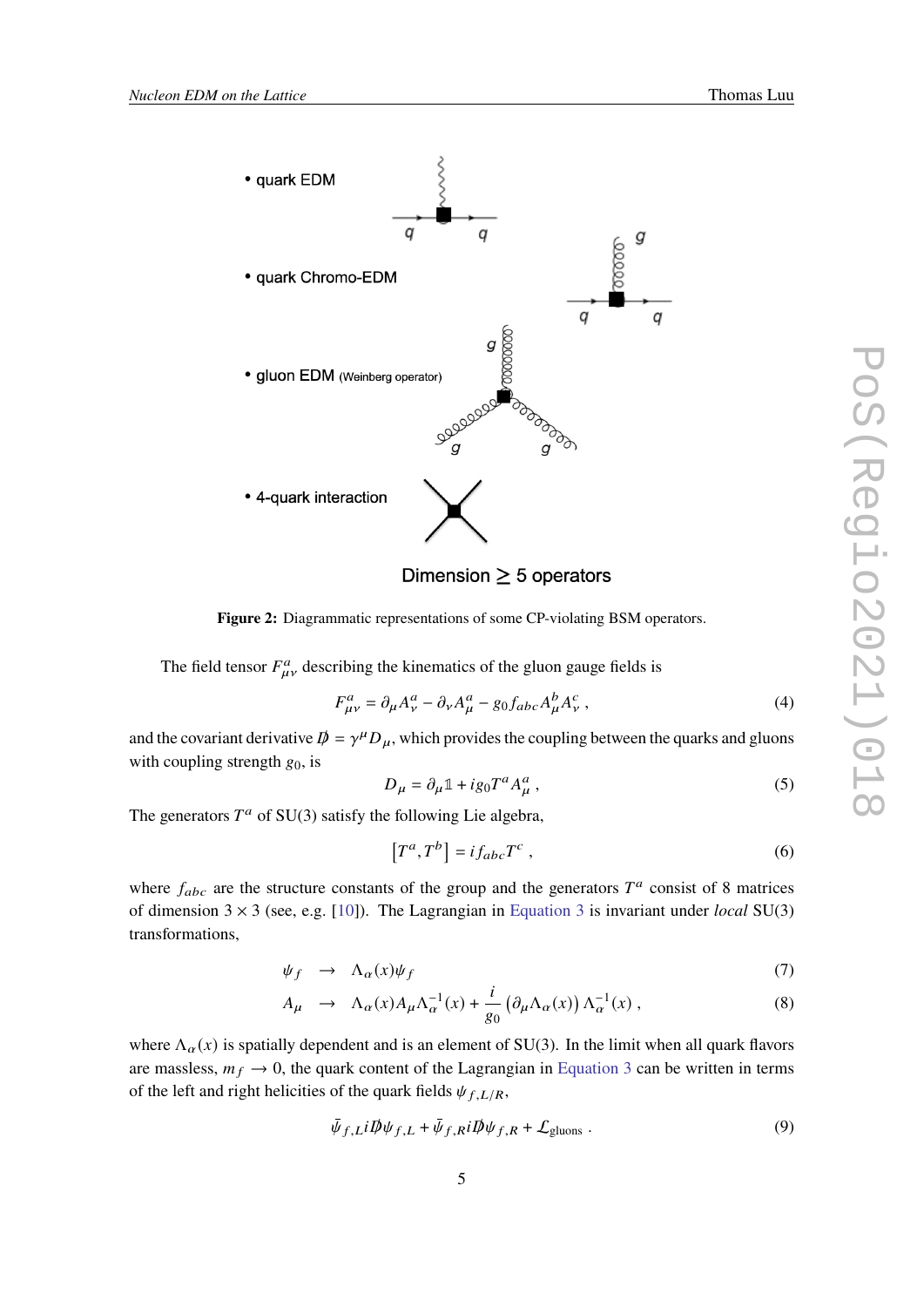In this limit the left and right helicities decouple and the Lagrangian is invariant under separate rotations of any  $N_f \times N_f$  unitary matrix for each helicity. In other words, the Lagrangian processes  $U(N_f)_L \times U(N_f)_R$  *chiral (flavor)* symmetry.

#### **3.1 Discretizing space and time**

Lattice QCD calculations are performed in Euclidean, or imaginary, time. The QCD action  $S_M[\bar{\psi}, \psi, A]$  in Minkowski space, defined as the integral over space-time of the Lagrangian in [Equation 3,](#page-3-3) is obtained in Euclidean space by performing the Wick rotation  $t \to -i\tau$ ,

<span id="page-5-0"></span>
$$
S_{\rm M} \rightarrow iS_{\rm M} \equiv S_{\rm E}
$$
  
= 
$$
-\int dx^4 \left(\frac{1}{4} \left(F_{\mu\nu}^a\right)^2 + \bar{\psi} \left(\rlap{/}b + m\right)\psi\right)
$$
 (10)

The action in [Equation 10](#page-5-0) plays a central role in lattice QCD calculations since the expectation value of any operator  $O$  is given by

<span id="page-5-1"></span>
$$
\langle O \rangle = \frac{1}{Z} \int \mathcal{D}A \mathcal{D} \bar{\psi} \mathcal{D} \psi \ O[A] \exp \{-S[\bar{\psi}, \psi, A]\} \tag{11}
$$

$$
= \frac{1}{Z} \int \mathcal{D}A \, O[A] \det(M[A]) \exp\left\{-\int dx^4 \frac{1}{4} \left(F_{\mu\nu}^a\right)^2\right\} \tag{12}
$$

$$
\equiv \frac{1}{Z} \int \mathcal{D}A \, O[A] \det(M[A]) \exp \{-S_G[A] \} \;, \tag{13}
$$

where  $M[A] \equiv D\!\!\!\!/ + m = \sum_{\mu} \gamma_{\mu} D_{\mu} + m$  is the "fermion matrix" obtained by integrating over the fermion fields and

$$
Z = \int \mathcal{D}A \mathcal{D}\bar{\psi} \mathcal{D}\psi \exp\{-S[\bar{\psi}, \psi, A]\} \tag{14}
$$

 $Z$  can be interpreted as a partition function.

In practice the functional integrals in [Equation 12](#page-5-1) are not analytically possible, and therefore numerical methods are needed. Lattice QCD calculations make use of space-time that is approximated by a discrete hyper-cubic (4-dimensions) lattice, with lattice spacing  $\alpha$  typically of size  $a \sim 0.05-0.1$  fm. This corresponds to physical spatial dimensions L of the cube of order  $L \sim 4-6$ fm or larger. Periodic boundary conditions (PBCs) are typically employed at the faces of the spatial cube, while anti-periodic boundary conditions (aPBCs) are used in the temporal directions to account for the anti-symmetry of the fermions. Because of the finite volume, the allowed momentum modes are discrete and given by  $\vec{p}_n = 2\pi \vec{n}/L$ , where  $\vec{n} = (n_x, n_y, n_z)$  are a triplet of integers. The lattice discretization acts as an ultraviolet cutoff to the theory.

#### **3.2 The Nielsen-Ninomiya theorem**

An implication of the lattice discretization is the presence of extra fermion modes, or 'fermion doublers', at the edges of the Brillouin zones. For a naïve discretization one ends up with a total of 16 fermion modes, only one of which is physically relevant. One can can add to the lattice action a so called Wilson term<sup>[2](#page-5-2)</sup> that gives these doublers an infinite mass in the continuum limit, thereby decoupling them from the theory in this limit. However such a term breaks chiral symmetry,

<span id="page-5-2"></span><sup>2</sup>See, e.g. [\[11\]](#page-11-10) for a nice introduction to this topic.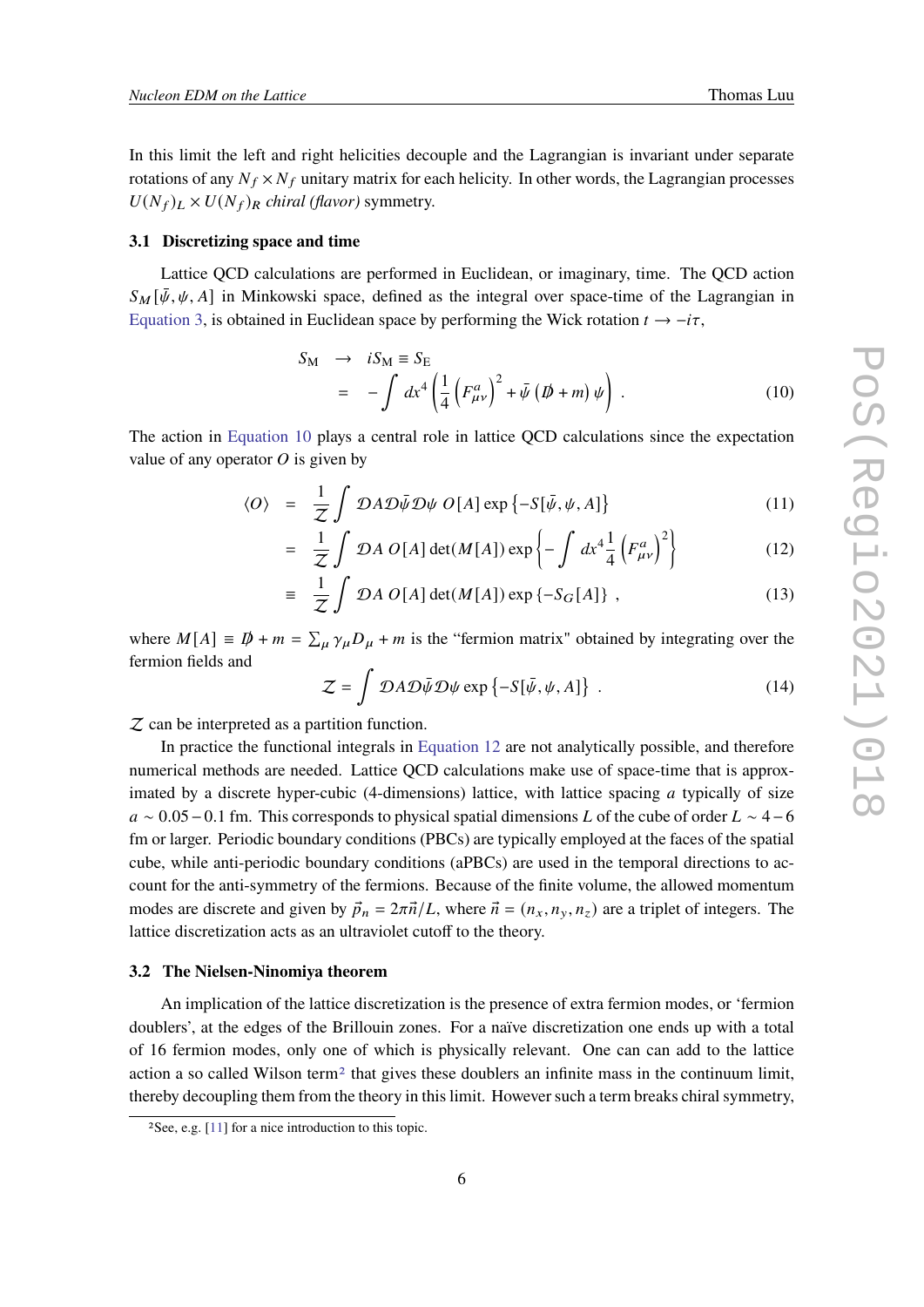<span id="page-6-1"></span>

| Cubic irrep $\Gamma$ | $SO(3)$ irrep decomposition l |             |                  |
|----------------------|-------------------------------|-------------|------------------|
| $A_1^+$              | $l = 0, 4, 6, 8, \ldots$      | $A_{1}^{-}$ | $l = 9,13,15,$   |
| $A_2^+$              | $l = 6, 10, 12, \ldots$       | $A_2^-$     | $l = 3,7,9,$     |
| $T_1^+$              | $l = 4,6,8,$                  |             | $l = 1,3,5,7,9,$ |
| $T^+$                | $l = 2, 4, 6, 8, \ldots$      |             | $l = 3,5,7,9,$   |
|                      | $l = 2, 4, 6, 8, \ldots$      | $E^-$       | $l = 5,7,9,$     |

**Table 1:** Cubic volume decomposition in terms of SO(3) irreps.

and this in turn has implications to the renormalization of the theory. When chiral symmetry *is* preserved, only *mulitiplicative* renormalizations occur, ie. parameters of the theory pick up an overall multiplicative factor. On the other hand, the breaking of chiral symmetry induces *additive* renormalizations which adds an additional complication.

The connection between chiral symmetry, fermion 'doublers', and the lattice discretization is succinctly expressed by the Nielsen-Ninomiya 'No-Go' theorem [\[12\]](#page-12-0), which states that for a discretized theory in even dimensions (e.g. three spatial + one temporal), if the action is local, Hermitian, and chiral and translationally invariant, then it must describe an even number of fermions where there is an equal amount for each chirality. The 16 fermions mentioned above is a consequence of this theorem. Only by violating the assumptions of the theorem, for example by introducing the chiral symmetry-violating Wilson term, can one circumvent this theorem and remove these doublers.

#### **3.3 Symmetries of the finite-volume point groups**

Since calculations are performed within a finite cubic volume, it is the irreducible representations (irreps) of the cubic, or octahedral, group  $O$  that determine the degeneracies of the eigenstates in the lattice volume. This has direct implications to extracting angular-momentum dependent quanties, such as phase shifts  $\delta_l$  [\[13\]](#page-12-1). In the infinite volume limit, angular momenta falls under  $SO(3)$  symmetry, which has an infinite number of irreps, each labelled by  $l$  and has dimension  $2l + 1$ . In a cubic volume, the octahedral group has five irreps labelled  $A_1, A_2, T_1, T_2$ , and E, with dimensions 1, 1, 3, 3, and 2, respectively. The cube is also invariant under parity operations, so each irrep can be further divided as even or odd under parity operations (*e.g.*  $A_1 \rightarrow A_1^{\pm}$ ). The spatial component of all lattice-calculated quantities fall under these irreps. The decomposition of cubic groups in terms of SO(3) irreps, some of which are given in table [1,](#page-6-1) is infinite in dimension. More importantly, the decompostion shows that different angular momenta mix in a cubic volume. If the center of the group is enlarged to  $\mathcal{Z}_2$ , one has the *double cover* of th cubic group,  $O_h$  [\[14\]](#page-12-2). Odd-half spin angular momentum can now be represented by three additional irreps,  $G_1^{\pm}$ ,  $G_2^{\pm}$ , and . As before, the decomposition of these irreps in terms of SU(2) irreps is infinite and mixes SU(2) irreps.

## <span id="page-6-0"></span>**4. EFT and renormalization group**

There are numerous candidate BSM theories and a description of these theories is beyond the scope of these proceedings. Such theories, however, are dynamically relevant at energy scales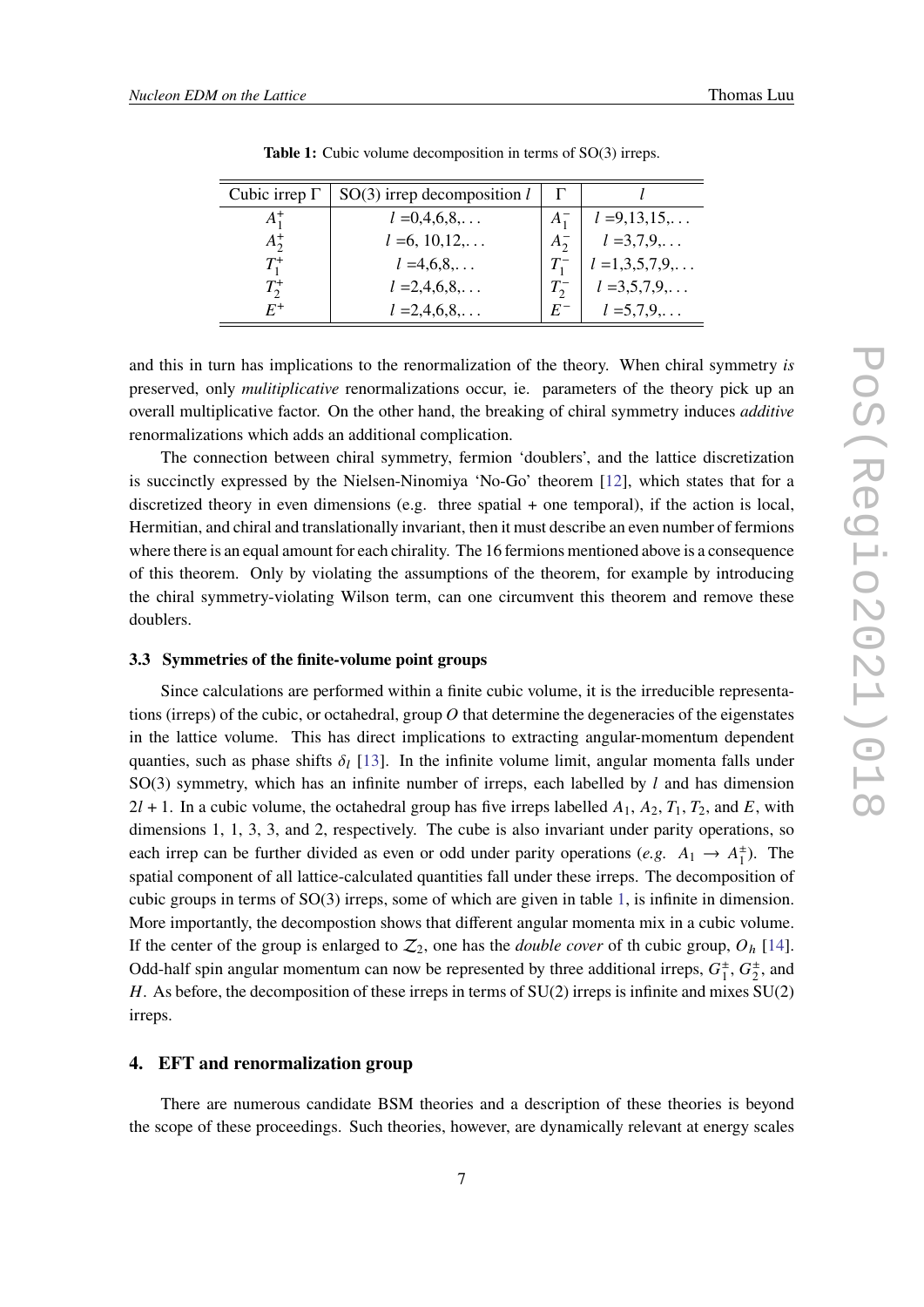<span id="page-7-0"></span>

**Figure 3:** Schematic representation of the renormalization group program for obtaining the induced CPviolating BSM operators at the hadronic energy scale.

typically of order  $\Lambda_{BSM} \gtrsim 1$  TeV or more. We, of course, are interested in physics occurring at a much lower scale. We can obtain an effective field theory relevant at lower energy scales by employing the renormalization group. Under renormalization, one 'integrates out the heavy' BSM particles to obtain an effective field theory at a lower energy scale. One repeats this integration scheme, integrating out heavy fields that are essentially non-dynamical at the energy scale one is interested in. At the GeV scale, as depicted in [Figure 3,](#page-7-0) one obtains the QCD lagrangrian and higher dimension CP-violating effective operators induced by the presence of BSM. Note however, that the form of these effective operators is universal and constrained by symmetries, despite originating from potentially disparate BSM theories. Only their low-energy constants (LECs) dictate their BSM origins. Because of the generality of the CP-violating operators, lattice calculations of these operators can be performed with their unknown LECs as free parameters, to be later fixed by candidate BSM theories. Conversely, a phase-space investigation of these parameters can be done to rule out different BSM theories. A more thorough description of this topic can be found in [\[15,](#page-12-3) [16\]](#page-12-4).

#### **4.1 Mixing of operators due to discretization**

A lattice-discretised version of these higher-dimension operators, however, can cause mixing of their coefficients with lower-dimension operators [\[17\]](#page-12-5), leading to unwanted divergences that require sophisticated renormalizations and which make the separation and extraction of BSM observables from standard QCD observables difficult. For example, the quark-CEDM operator, because of the lattice spacing  $a$ , will mix with the pseudo-scale density and the  $\theta$ -term (if present)

$$
\underbrace{i\bar{\psi}t^a\sigma^{\mu\nu}\gamma_5F_{\mu\nu}\psi}_{qCEDM} \longleftrightarrow \underbrace{\frac{1}{a^2}\bar{\psi}i\gamma_5t^a\psi}_{pseudo-scalar density} \longleftrightarrow \underbrace{\frac{1}{a}F_{\mu\nu}\tilde{F}_{\mu\nu}}_{\theta-\text{term}}.
$$
 (15)

Note the inverse power dependence on the lattice spacing  $a$ , which implies that such mixing diverges in the continuum  $a \rightarrow 0$  limit. Such mixing is inevitable, and must be accounted for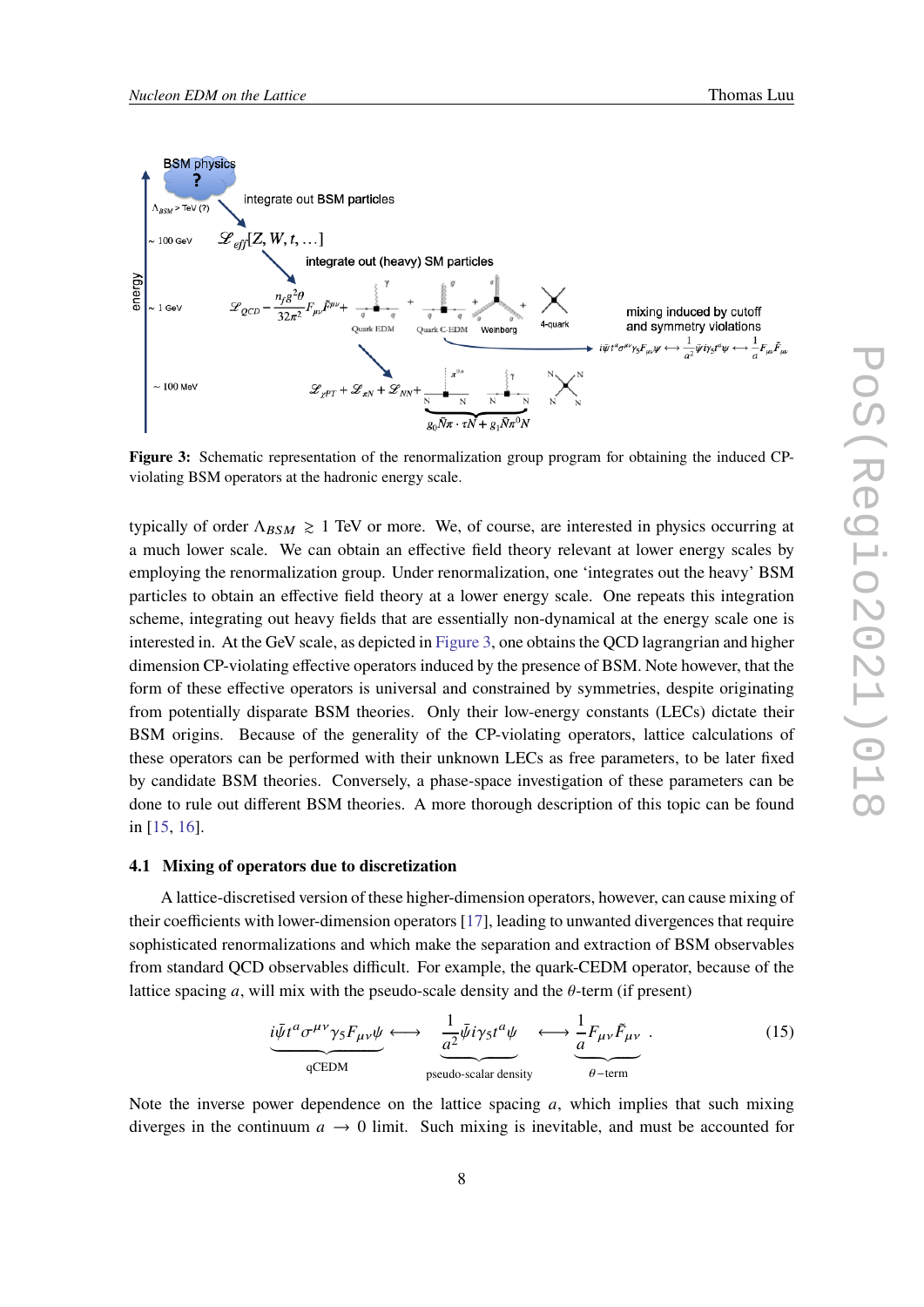and correctly subtracted. We use the gradient flow formalism to address the issues related to these power divergences due to mixing.

#### **4.2 Gradient flow**

The gradient flow (GF) [\[18,](#page-12-6) [19\]](#page-12-7) can be used to circumvent such mixing, as well as to address other issues related to renormalization. The gradient flow [\[18\]](#page-12-6) of Yang-Mills gauge fields is defined as follows

$$
\partial_t B_\mu = D_{\nu,t} G_{\nu\mu},\tag{16}
$$

where the flow time  $t$  has a time-squared dimension,

$$
G_{\mu\nu} = \partial_{\mu}B_{\nu} - \partial_{\nu}B_{\mu} + [B_{\mu}, B_{\nu}], \qquad D_{\mu,t} = \partial_{\mu} + [B_{\mu}, \cdot], \qquad (17)
$$

and the initial condition on the flow-time-dependent field  $B_{\mu}(x, t)$  at  $t = 0$  is given by the fundamental gauge field  $F_{\mu\nu}$ .

Field theory can be formally defined in this extra flowed dimension. One finds that power divergences originating from the lattice spacing mixing that occur at flow time  $t = 0$  (the original theory) have much milder behavior at finite flow time, scaling as  $1/t$ . This means that the negative effects of the original power divergences can be mitigated by integrating to larger flow times  $t$ . Finally, by performing the continuum limit at finite flow time, the theory at finite flow time recovers chiral symmetry and therefore only induces multiplicative renormalizations.

#### <span id="page-8-0"></span>**5.** Results for  $\theta$ -term and  $q$ CEDM

A description of the technical details of an actual lattice calculation involving the operators in [Equation 1](#page-3-1) and [Equation 2](#page-3-2) is beyond the scope of these proceedings, and therefore we only comment on their general features. We again refer the reader to the overview given in [\[6\]](#page-11-3), and references within, for a discussion of the technicalities and calculations done thus far related to these operators.

For the  $\theta$ -term we take advantage of the fact that, though we do not know the actual value of  $\theta$ , we know from experiments that it is very small,  $|\theta| \ll 1$ , and therefore we can perform a Taylor expansion of this term in the action. This means that any expectation value of some operator  $O$  in [Equation 12](#page-5-1) can then be expanded as

$$
\langle O \rangle_{\theta} = \langle O \rangle + i\theta \langle OQ \rangle + O\left(\theta^2\right) , \qquad (18)
$$

where  $Q$  is the topological term,

$$
Q = \frac{a^4}{64\pi^2} \epsilon_{\mu\nu\rho\sigma} \sum_{x} F_{\mu\nu}^a(x, t_f) F_{\rho\sigma}^a(x, t_f) \tag{19}
$$

By analyzing select two- and three-point functions for  $O$  we can extract the nEDM at various values of unphysical pion masses and using chiral EFT we can interpolate to the physical pion point. [Figure 4](#page-9-0) shows our recent results for the EDM as induced by the  $\theta$ -term, and compares our results to those found in the literature. Combined with the experimental bounds on the nEDM we find that the value of  $\theta$  is constrained to  $|\theta| < 1.98 \times 10^{-10}$  with a 90% confidence level [\[20\]](#page-12-8).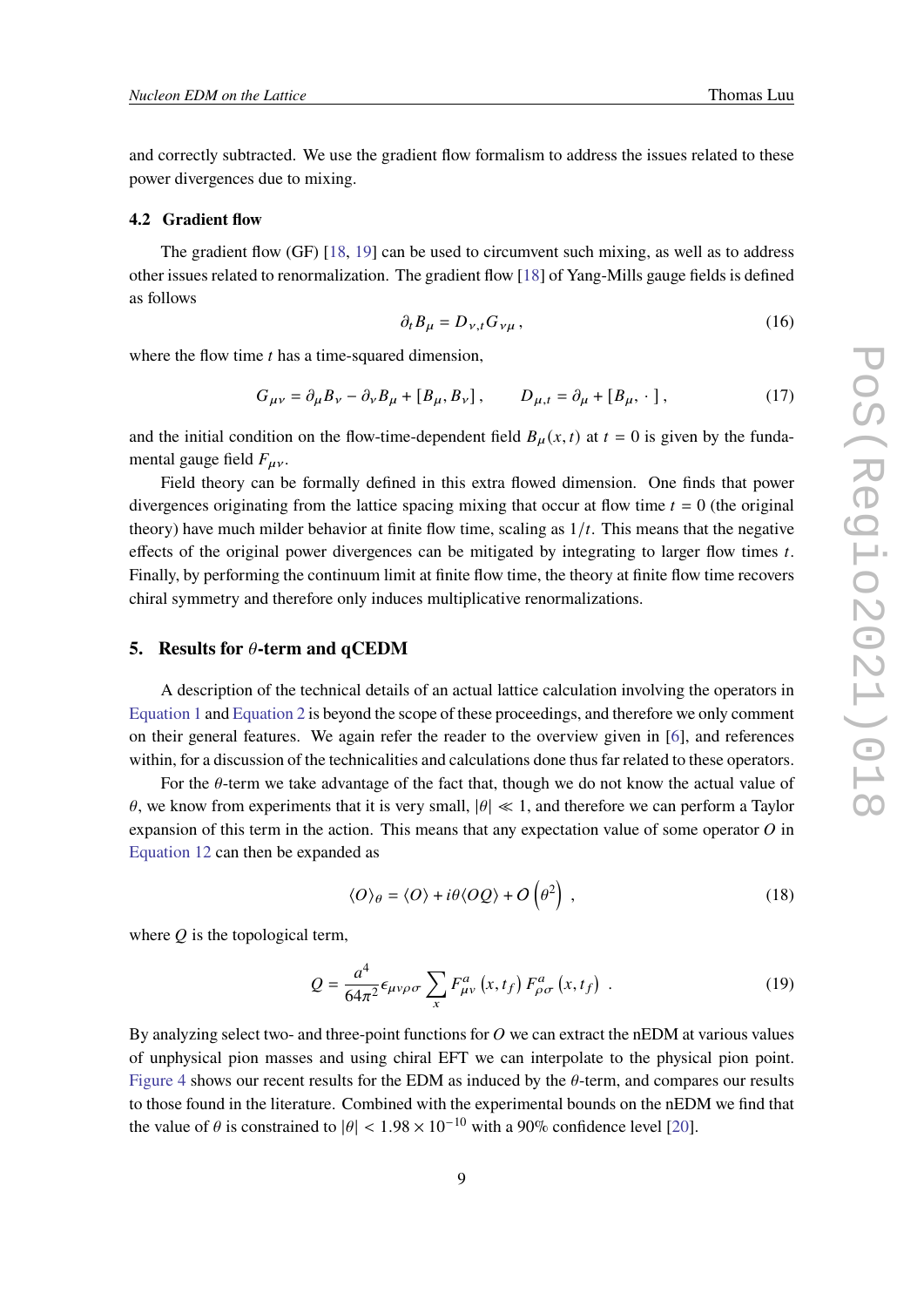<span id="page-9-0"></span>

Figure 4: Recent results  $d_n$  obtained by the SymLat collaboration [\[20\]](#page-12-8) compared to other lattice QCD results [\[21](#page-12-9)[–23\]](#page-12-10). The light blue bands correspond to a chiral extrapolation.

The calculation of the nEDM as induced by the qCEDM operator is much more complicated because of its mixing with the pseudoscalar density. Indeed, before any prediction for the nEDM can be made, the coupling to the pseudoscalar density must be ascertained so that it can be appropriately subtracted. Fortunately this coupling  $c_{CP}$  can be determined perturbatively in a short flowtime expansion [\[24\]](#page-12-11),

<span id="page-9-1"></span>
$$
O_C(t) = \frac{c_{CP}(t)}{t} P(0) + \dots \tag{20}
$$

where  $P(0)$  is the pseudo-scalar density at zero flowtime and  $O<sub>C</sub>$  is the qCEDM operator. Defining the ratio

$$
R_P(t) = t \frac{\langle O_C(t)P(0) \rangle}{\langle P(0)P(0) \rangle},
$$
\n(21)

and using the short flow-time expansion of the qCEDM given in [Equation 20,](#page-9-1) we have

$$
R_P(t) = c_{CP} + a\frac{t_0}{t} + b\frac{t}{t_0},
$$
\n(22)

where  $t_0$  is some fiducial flowtime scale. We have performed various calculations of  $R<sub>P</sub>(t)$  at different values of the flow time  $t$  to determine the parameters  $a, b$ , and the  $c_{CP}$ , and matched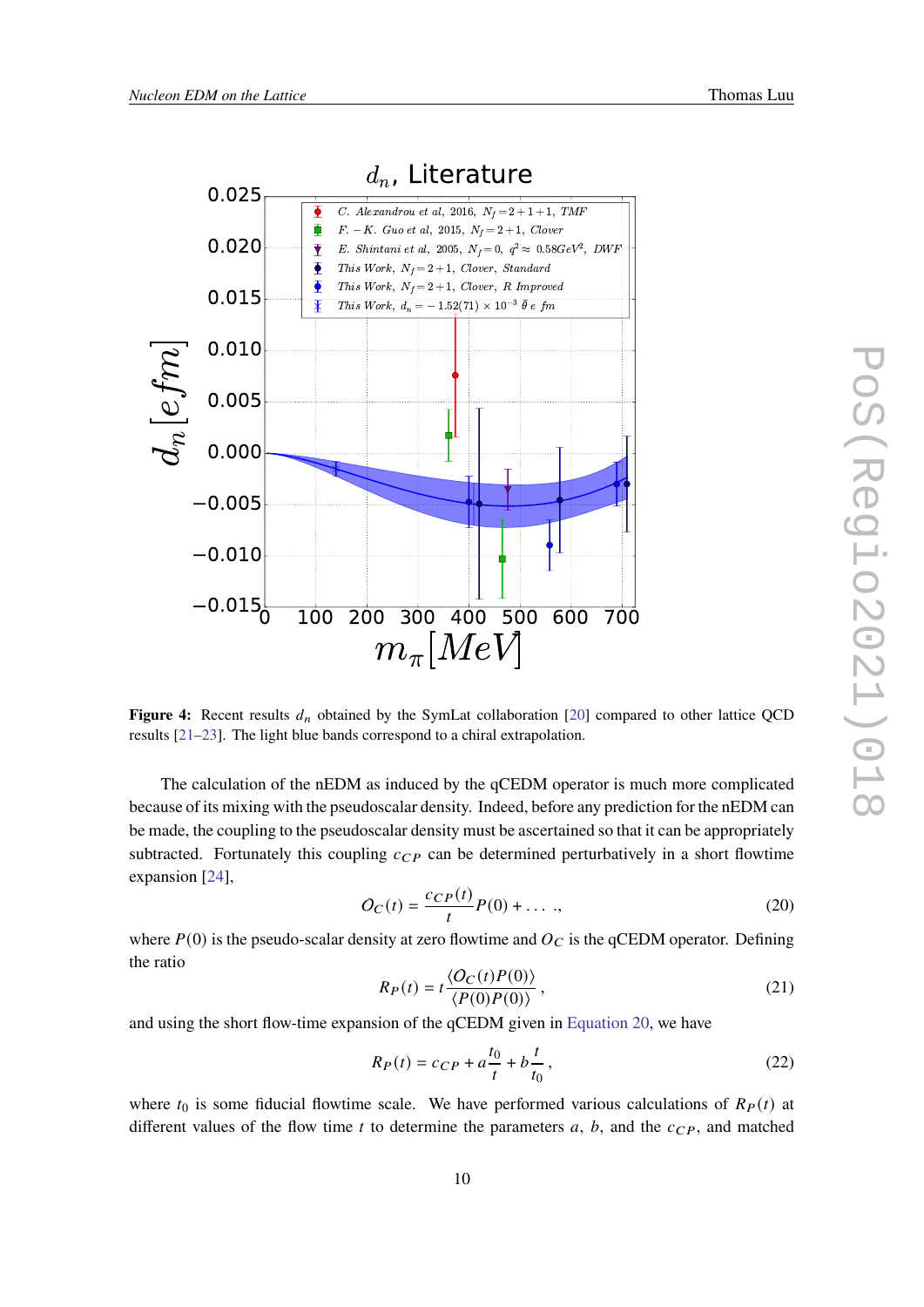<span id="page-10-1"></span>

**Figure 5:** Non-perturbative dependence of the expansion coefficient  $c_{\chi} = \frac{t}{Z_{\chi}} c_{CP}$  as a function of the bare coupling  $g_0^2$ , obtained from calculations using different lattice ensembles  $\hat{A}_i$  and  $M_i$  defined in [\[25\]](#page-12-12). The curve represents a Padé approximant of the data with the constraint imposed by a perturbative calculation (straight line) done in [\[24\]](#page-12-11).

our results onto perturbation theory to determine the dependence of  $c_{CP}$  on the coupling  $g_0$  of the theory [\[25\]](#page-12-12). Our results are shown in [Figure 5,](#page-10-1) where we express our results as a function of the coupling  $g_0$  and the coupling as  $c<sub>x</sub> = \frac{t}{z}$  $\frac{t}{Z_{Y}}c_{CP}$ . With this determination of the coupling in hand, the mixing with the pseudoscalar density can now be appropriately subtracted and the nEDM induced by the qCEDM operator deduced. Such calculations of the nEDM are forthcoming.

#### <span id="page-10-0"></span>**6. Conclusion**

Any direct measurement of a nuclean EDM in the near future could arise from the  $\theta$ -term of QCD or signal the presence of BSM physics that violates CP. Such signals would inevitably be small and thus masked by large hadronic processes. Therefore a careful accounting of the hadronic component must be made and this can only be done through lattice QCD.

In this proceeding we gave a short introduction to LQCD and its symmetries. We discussed how symmetry constrains various physical quantities and how CP-violation leads to the existence of a permanent EDM. We then showed how LQCD is used to determine the nEDM induced by various flavor-diagonal CP-violating terms. We concentrated on the  $\theta$ -term of QCD and the quark-chromo EDM operator. In the latter case we demonstrated how the gradient flow was used to tame the power divergences in the inverse lattice spacing due to operator mixing. We showed some recent results from LQCD of the induced nEDM due to the  $\theta$ -term of QCD and the determination of the pseudoscalar coupling with the qCEDM operator.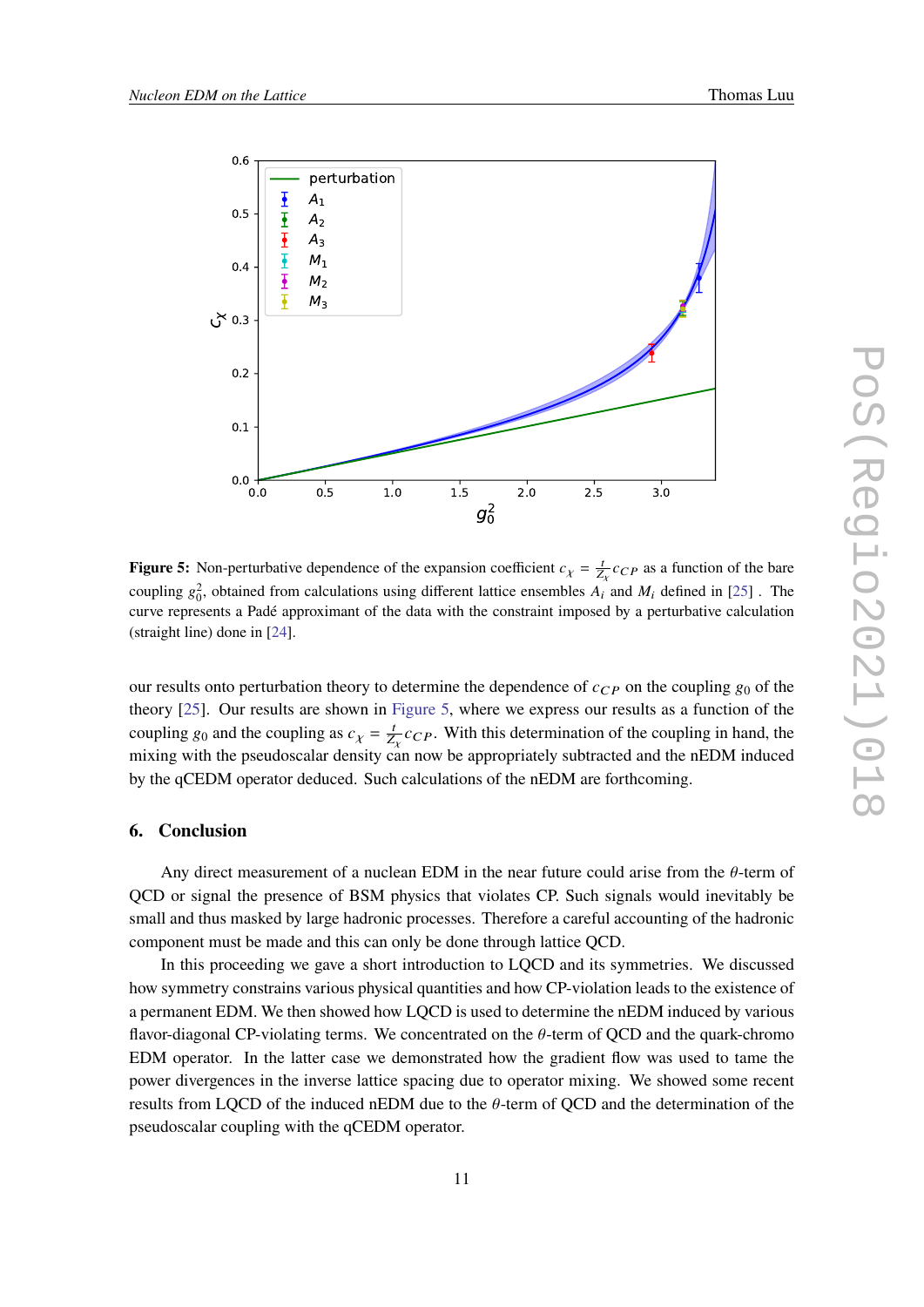## **Acknowledgement**

We thank the members of SymLat, and in particular, Andrea Shindler and Jangho Kim, for their work in this subject area. Indeed, the results presented here were made possible by their hard work. This work was funded in part by the NSFC and the Deutsche Forschungsgemeinschaft (DFG, German Research Foundation) through the funds provided to the Sino-German Collaborative Research Center "Symmetries and the Emergence of Structure in QCD" (NSFC Grant No. 12070131001, DFG Project-ID 196253076 – TRR110). The author gratefully acknowledge the computing time granted by the JARA Vergabegremium and provided on the JARA Partition part of the supercomputer JURECA at Forschungszentrum Jülich.

#### **References**

- <span id="page-11-0"></span>[1] A. Keshavarzi, K.S. Khaw and T. Yoshioka, *Muon g-2: A review*, *[Nucl. Phys. B](https://doi.org/10.1016/j.nuclphysb.2022.115675)* **975** (2022) [115675](https://doi.org/10.1016/j.nuclphysb.2022.115675) [[2106.06723](https://arxiv.org/abs/2106.06723)].
- <span id="page-11-1"></span>[2] Muon g-2 collaboration, *Final Report of the Muon E821 Anomalous Magnetic Moment Measurement at BNL*, *[Phys. Rev. D](https://doi.org/10.1103/PhysRevD.73.072003)* **73** (2006) 072003 [[hep-ex/0602035](https://arxiv.org/abs/hep-ex/0602035)].
- <span id="page-11-2"></span>[3] Muon g-2 collaboration, *Measurement of the Positive Muon Anomalous Magnetic Moment to 0.46 ppm*, *[Phys. Rev. Lett.](https://doi.org/10.1103/PhysRevLett.126.141801)* **126** (2021) 141801 [[2104.03281](https://arxiv.org/abs/2104.03281)].
- <span id="page-11-4"></span>[4] A. Nicholson et al., *Heavy physics contributions to neutrinoless double beta decay from QCD*, *[Phys. Rev. Lett.](https://doi.org/10.1103/PhysRevLett.121.172501)* **121** (2018) 172501 [[1805.02634](https://arxiv.org/abs/1805.02634)].
- <span id="page-11-5"></span>[5] Z. Davoudi and S.V. Kadam, *Path from Lattice QCD to the Short-Distance Contribution to 0 Decay with a Light Majorana Neutrino*, *[Phys. Rev. Lett.](https://doi.org/10.1103/PhysRevLett.126.152003)* **126** (2021) 152003 [[2012.02083](https://arxiv.org/abs/2012.02083)].
- <span id="page-11-3"></span>[6] A. Shindler, *Flavor-diagonal CP violation: the electric dipole moment*, *[Eur. Phys. J. A](https://doi.org/10.1140/epja/s10050-021-00421-y)* **57** [\(2021\) 128.](https://doi.org/10.1140/epja/s10050-021-00421-y)
- <span id="page-11-6"></span>[7] C.-Y. Seng, *Reexamination of The Standard Model Nucleon Electric Dipole Moment*, *[Phys.](https://doi.org/10.1103/PhysRevC.91.025502) Rev. C* **91** [\(2015\) 025502](https://doi.org/10.1103/PhysRevC.91.025502) [[1411.1476](https://arxiv.org/abs/1411.1476)].
- <span id="page-11-7"></span>[8] C. Abel et al., *Measurement of the Permanent Electric Dipole Moment of the Neutron*, *[Phys.](https://doi.org/10.1103/PhysRevLett.124.081803) Rev. Lett.* **124** [\(2020\) 081803](https://doi.org/10.1103/PhysRevLett.124.081803) [[2001.11966](https://arxiv.org/abs/2001.11966)].
- <span id="page-11-8"></span>[9] W. Dekens, J. de Vries, J. Bsaisou, W. Bernreuther, C. Hanhart, U.-G. Meißner et al., *Unraveling models of CP violation through electric dipole moments of light nuclei*, *[JHEP](https://doi.org/10.1007/JHEP07(2014)069)* **07** [\(2014\) 069](https://doi.org/10.1007/JHEP07(2014)069) [[1404.6082](https://arxiv.org/abs/1404.6082)].
- <span id="page-11-9"></span>[10] H. Georgi, *LIE ALGEBRAS IN PARTICLE PHYSICS. FROM ISOSPIN TO UNIFIED THEORIES*, vol. 54 (1982).
- <span id="page-11-10"></span>[11] C. Gattringer and C.B. Lang, *Quantum chromodynamics on the lattice*, vol. 788, Springer, Berlin (2010), [10.1007/978-3-642-01850-3.](https://doi.org/10.1007/978-3-642-01850-3)